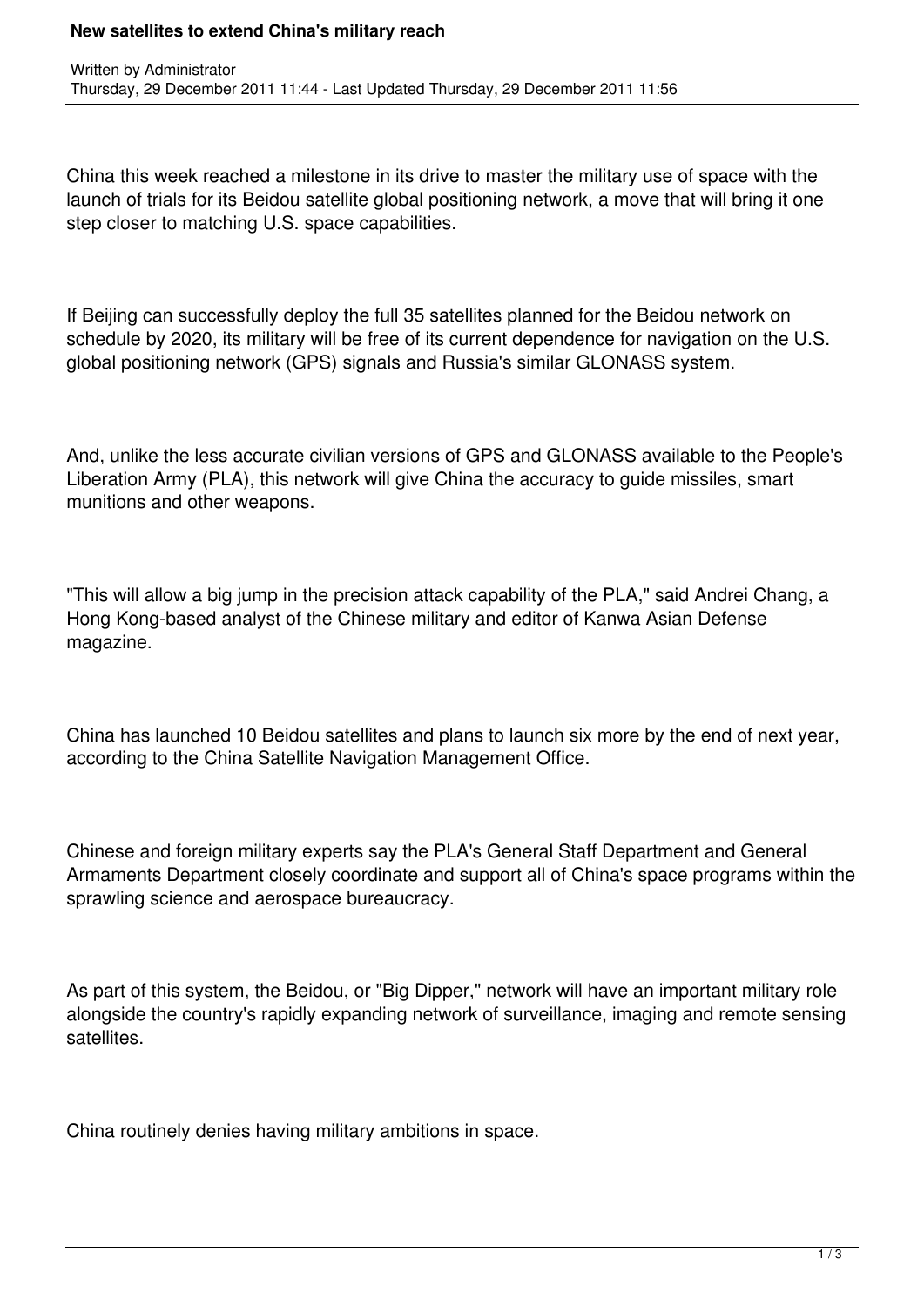## **New satellites to extend China's military reach**

Defense Ministry spokesman Yang Yujun on Wednesday dismissed fears the Beidou network would pose a military threat, noting that all international satellite navigation systems are designed for dual civilian and military use.

CATCHING UP WITH THE U.S.

China accelerated its military satellite research and development after PLA commanders found they were unable to track two U.S. aircraft carrier battle groups deployed in 1996 to the Taiwan Strait at a time of high tension between the island and the mainland, analysts say.

The effort received a further boost when it was shown how crucial satellite networks were in the 1991 Gulf War, the 1999 NATO bombing of Yugoslavia and the 2003 invasion of Iraq.

While China still lags the United States and Russia in overall space technology, over the last decade it has rapidly become a state-of-the-art competitor in space-based surveillance after deploying a range of advanced satellite constellations that serve military and civilian agencies.

With the launch of more than 30 surveillance satellites over the last decade, according to space technology experts, the PLA can monitor an expanding area of the earth's surface with increased frequency, an important element of reliable military reconnaissance.

That coverage gives PLA commanders vastly improved capability to detect and track potential military targets.

Real-time satellite images and data can also be used to coordinate the operations of China's naval, missile and strike aircraft forces in operations far from the mainland.

"What we are seeing is China broadly acquiring the same capabilities in this area as those held by the U.S.," said Ross Babbage, a Defense analyst and founder of the Canberra-based Kokoda Foundation, an independent security policy unit.